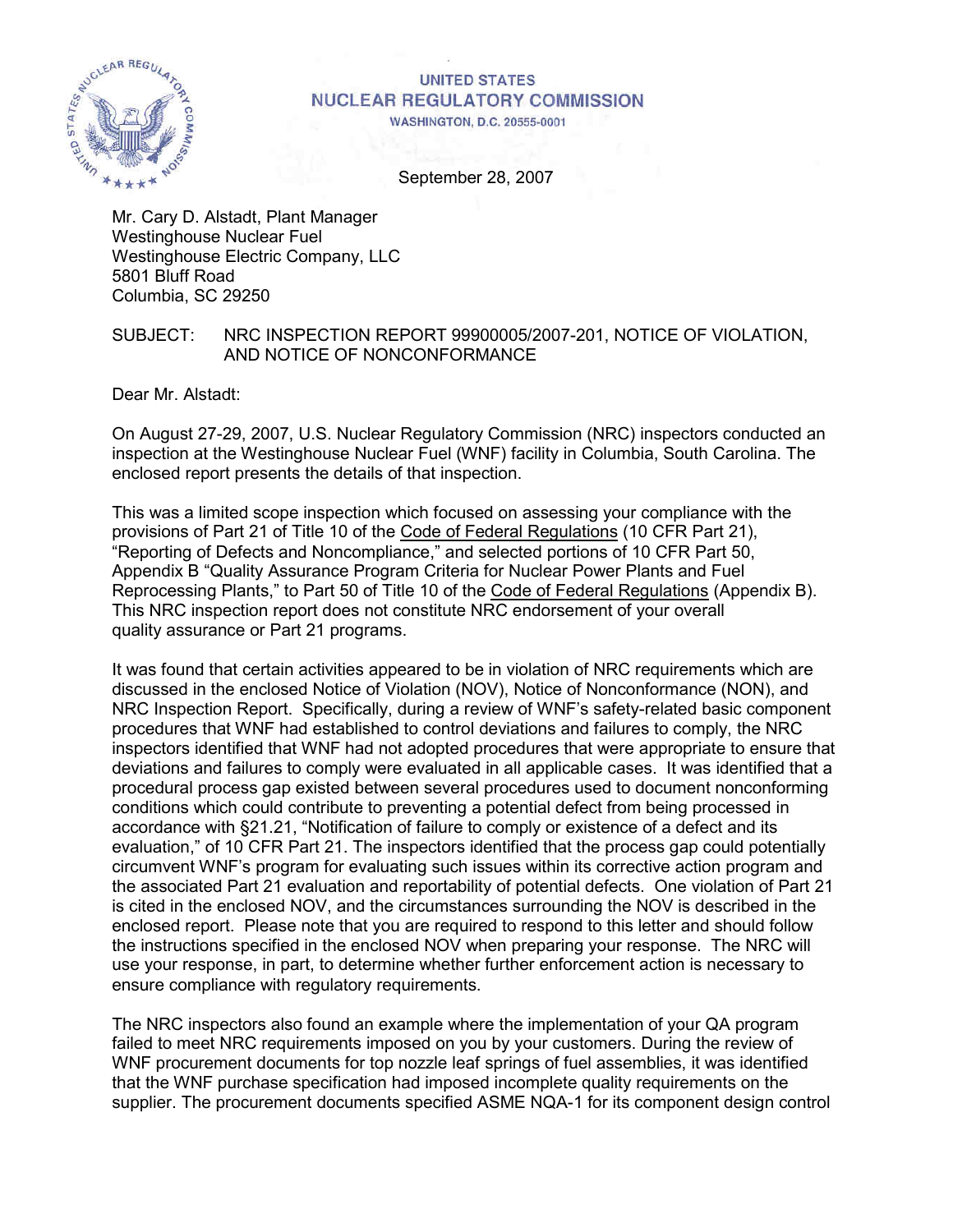activities without identifying which year and addendum was being imposed. This failure to adequately convey similar Appendix B quality programs to suppliers conflicts with the regulatory requirements specified in Criterion IV, "Procurement Document Control," of 10 CFR Part 50, Appendix B.

In accordance with 10 CFR 2.390 of the NRC's "Public inspections, exemptions, requests for withholding," a copy of this letter and its enclosures will be placed in the NRC's Public Document Room.

Sincerely,

### *(/RA by P. L. Hiland)*

Patrick L. Hiland, Director Division of Engineering Office of Nuclear Reactor Regulation

Enclosures:

- 1. Notice of Violation
- 2. Notice of Nonconformance
- 3. Inspection Report 99900005/2007-201

cc w/enclosures: Mr. David S. Harris, Product Assurance Manager Westinghouse Nuclear Fuel Westinghouse Electric Company, LLC 5801 Bluff Road Columbia, SC 29250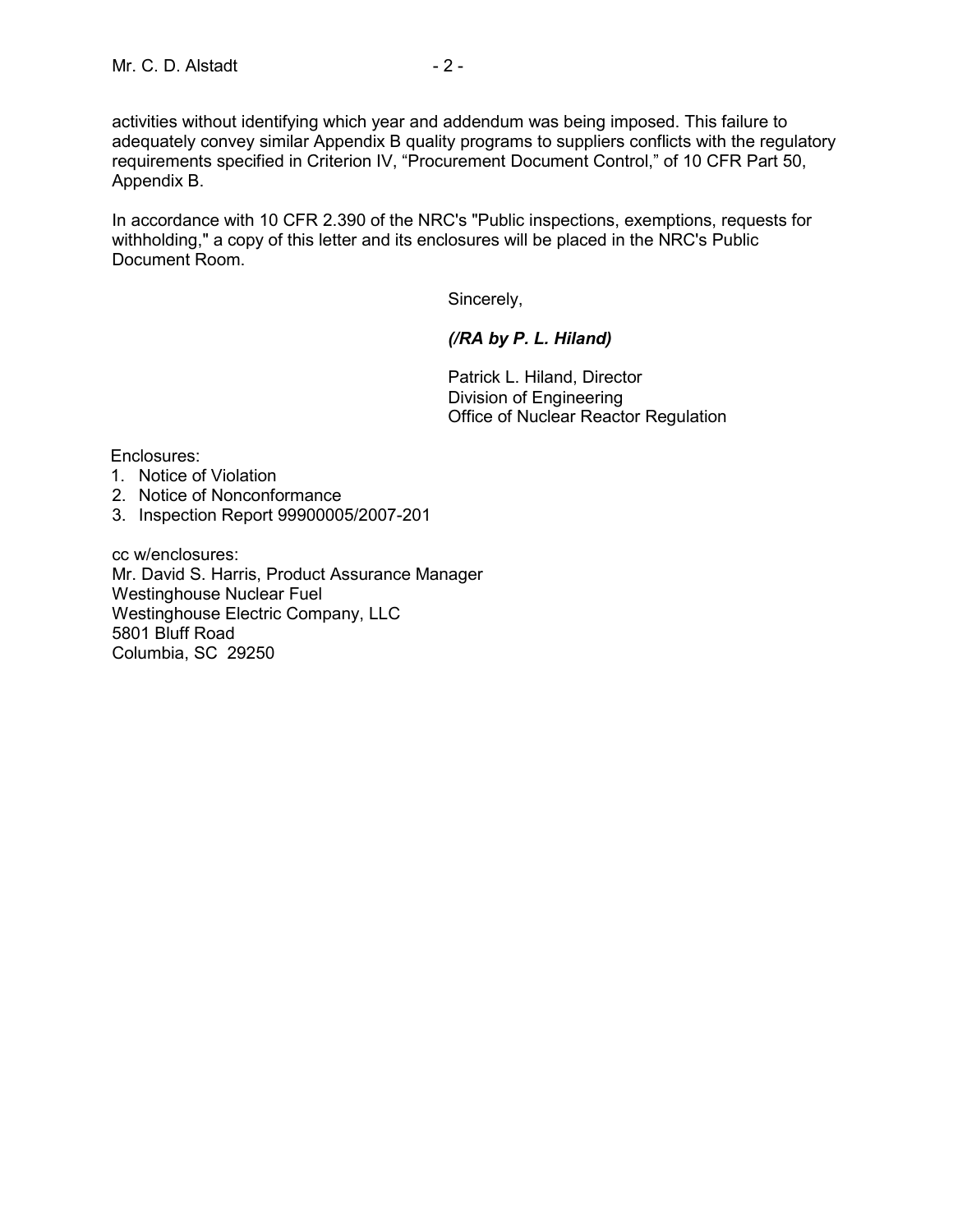activities without identifying which year and addendum was being imposed. This failure to adequately convey similar Appendix B quality programs to suppliers conflicts with the regulatory requirements specified in Criterion IV, "Procurement Document Control," of 10 CFR Part 50, Appendix B.

In accordance with 10 CFR 2.390 of the NRC's "Public inspections, exemptions, requests for withholding," a copy of this letter and its enclosures will be placed in the NRC's Public Document Room.

Sincerely,

#### *(/RA by P. L. Hiland)*

Patrick L. Hiland, Director Division of Engineering Office of Nuclear Reactor Regulation

Enclosures:

- 1. Notice of Violation
- 2. Notice of Nonconformance
- 3. Inspection Report 99900005/2007-201

cc w/enclosures: Mr. David S. Harris, Product Assurance Manager Westinghouse Nuclear Fuel Westinghouse Electric Company, LLC 5801 Bluff Road Columbia, SC 29250

DISTRIBUTION:

| JAEargle              | JACrutchley(signed copy) |
|-----------------------|--------------------------|
| <b>BRReilly, NMSS</b> | JJPetrosino (signed copy |
| KKavanaugh            | GCwalina                 |

BDavis DMCollins, RII-DFFI (b) DJPasquale PCPrescott

**DISK/DOCUMENT NAME:** G:\ADES\DE\EQVB\Westinghouse Fuels\Westinghouse Insp Rpt-99900005

|                                               | PETRO 1.doc        |                     |                  |                              |            |  |  |  |
|-----------------------------------------------|--------------------|---------------------|------------------|------------------------------|------------|--|--|--|
| <b>ADAMS Accession No.:</b><br>ML072710236    |                    |                     |                  |                              |            |  |  |  |
| <b>Check for ADAMS:</b> $\blacksquare$ Public |                    | $\sqcap$ Non-Public | $\Box$ Sensitive | $\blacksquare$ Non-Sensitive |            |  |  |  |
| <b>OFC</b>                                    | DE:NRR             | DE:NRR              | DE:NRR           | DE:NRR                       | DIR:DE:NRR |  |  |  |
| <b>NAME</b>                                   | <b>JJPetrosino</b> | <b>JEargle</b>      | DPasquale        | <b>DThatcher</b>             | PHiland    |  |  |  |
| <b>DATE</b>                                   | 09/25/07           | 09/25/07            | 09/25/07         | 09/26/07                     | 09/28/07   |  |  |  |

**OFFICIAL RECORD COPY**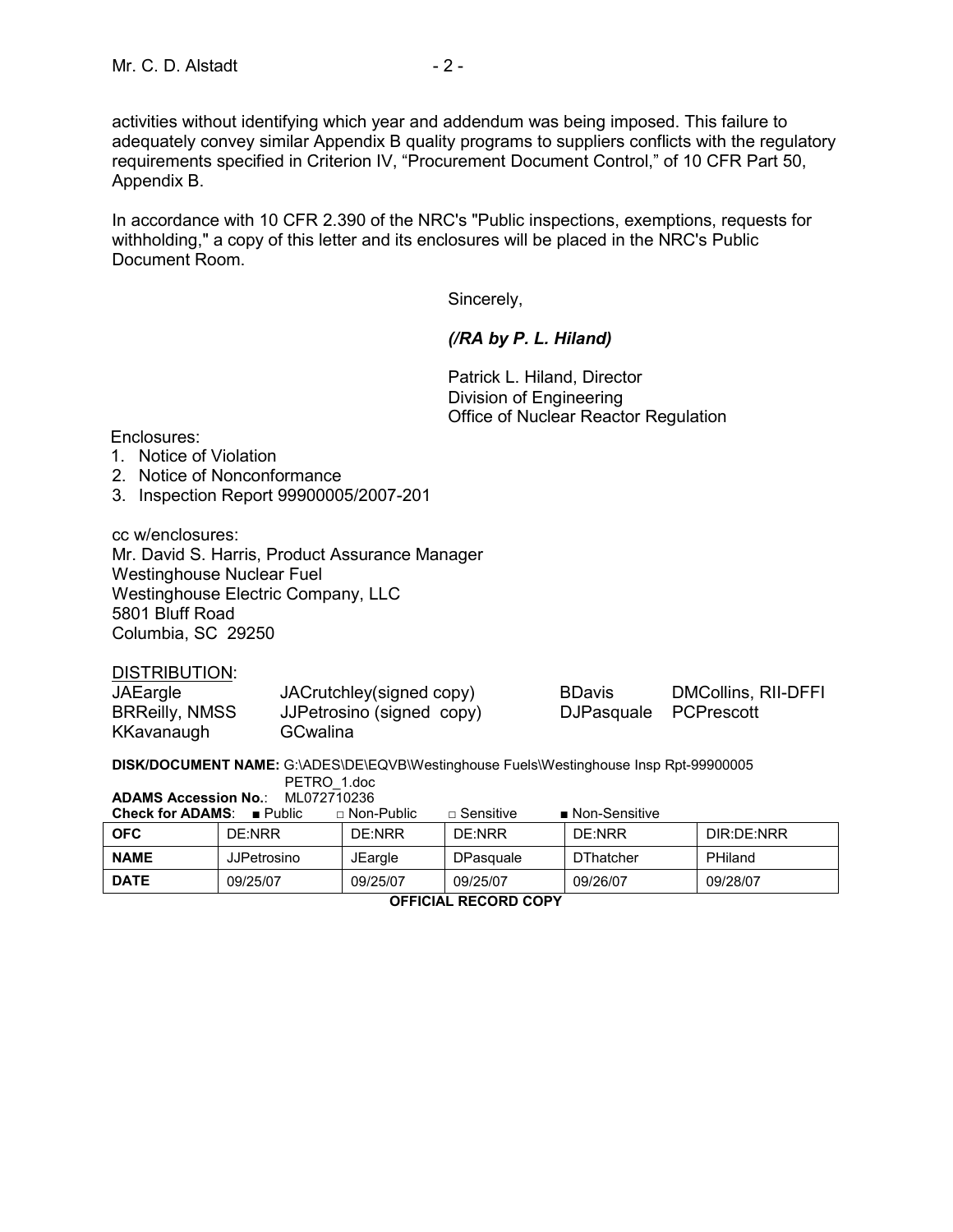### **NOTICE OF VIOLATION**

Westinghouse Nuclear Fuel **Inspection Report 99900005/2007-201** Westinghouse Electric Company, LLC 5801 Bluff Road Columbia, SC 29250

During a U.S. Nuclear Regulatory Commission (NRC) inspection conducted from August 27, 2007 through August 29, 2007, a violation of NRC requirements was identified. In accordance with the NRC Enforcement Policy, the violation is listed below:

1. Section 21.21, "Notification of failure to comply or existence of a defect and its evaluation," of 10 CFR Part 21, requires each entity subject to 10 CFR Part 21 to adopt appropriate procedures to evaluate deviations and failures to comply to identify defects and failures to comply associated with substantial safety hazards as soon as practicable, and except as provided in Part 21, in all cases within 60 days of discovery.

 Contrary to the above, as of August 29, 2007, Westinghouse Nuclear Fuel failed to adopt adequate and consistent procedures to ensure that deviations were consistently identified and dispositioned in accordance with Westinghouse Electric Company Policy, WEC-21.0, "Identification and Reporting of Conditions Adverse to Safety." Westinghouse Nuclear Fuel allowed a procedural process gap that did not adequately review discrepancies related to design, fabrication and purchasing documentation, to exist in its facility procedures regarding nonconforming issues that could prevent a Part 21 evaluation from being performed. Violation 99900005/2007-201-01.

This is a Severity Level IV violation (Supplement VII).

Pursuant to the provisions of 10 CFR 2.201, "Notice of violation," Westinghouse Nuclear Fuel is hereby required to submit a written statement or explanation to the U.S. Nuclear Regulatory Commission, ATTN: Document Control Desk, Washington, D.C. 20555-0001, with a copy to the Director, Division of Engineering, Office of Nuclear Reactor Regulation, within 30 days of the date of the letter transmitting this Notice of Violation.

This reply should be clearly marked as a "Reply to a Notice of Violation" and should include: (1) the reason for the violation, or, if contested, the basis for disputing the violation; (2) the corrective steps that have been taken and the results achieved; (3) the corrective steps that will be taken to avoid further violations; and (4) the date when full compliance will be achieved. Your response may reference or include previous docketed correspondence, if the correspondence adequately addresses the required response. Where good cause is shown, consideration will be given to extending the response time.

Dated at Rockville, Maryland this 28<sup>th</sup> day of September 2007.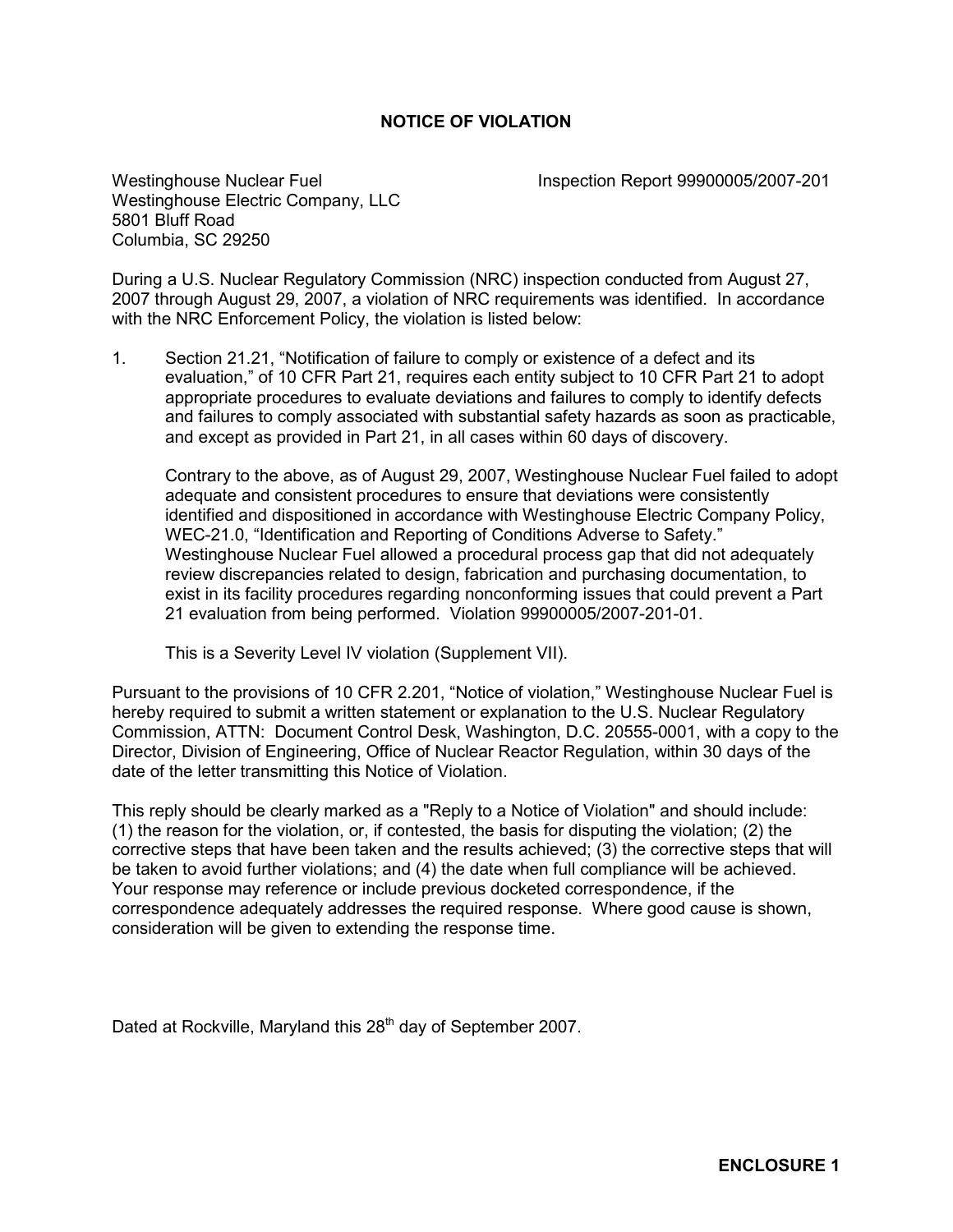#### **NOTICE OF NONCONFORMANCE**

Westinghouse Nuclear Fuel **Inspection Report 99900005/2007-201** Westinghouse Electric Company, LLC 5801 Bluff Road Columbia, SC 29250

Based on the results of a U.S. Nuclear Regulatory Commission (NRC) inspection conducted on August 27 through August 29, 2007, at the Westinghouse Nuclear Fuel (WNF) facility in Columbia, South Carolina, it appeared that certain WNF activities were not conducted in accordance with NRC requirements which were contractually imposed upon WNF by NRC licensees.

1. Criterion IV, "Procurement Document Control," of 10 CFR Part 50, states, Measures shall be established to assure that applicable regulatory requirements, design bases, and other requirements which are necessary to assure adequate quality are suitably included or referenced in the documents for procurement of material, equipment, and services, whether purchased by the applicant or by its contractors or subcontractors. To the extent necessary, procurement documents shall require contractors or subcontractors to provide a quality assurance program consistent with the pertinent provisions of 10 CFR Part 50, Appendix B, "Quality Assurance Criteria for Nuclear Power Plants and Fuel Reprocessing Plants."

Westinghouse Nuclear Fuels document SQARS-1013135 Rev. 2 (SQARS-1013135) "Nuclear Fuel Supplier Quality Assurance Requirement Summary" states, that the supplier is responsible to apply the QA Manual identified in the SQARS Audit/Evaluation Summary to meet the latest revisions of SCM-507 and QCS-1/PF102.

Westinghouse Nuclear Fuel Procedure QCS-1/PF102 "Supplier Quality System Requirements, Level 1," establishes and delineates the requirements for the supplier's quality system used in design, testing and manufacture of nuclear safety-related equipment, systems and components. These requirements are derived from the basic and supplemental requirements of ASME NQA-1, Part 1.

Contrary to the above requirements, WNF did not assure that the applicable regulatory quality assurance requirements were imposed on the top nozzle leaf spring supplier. Furthermore, WNF did not assure that its safety-related component document, QCS-1/PF102, referenced in the procurement document "SQAR-1013135 Rev. 2" delineated a specific QA program. The document failed to identify the correct year and addendum for ASME NQA-1, Part 1 (i.e., not all versions of NQA-1 have been endorsed/approved by the NRC). Notice of Nonconformance 99900005/2007-201-02.

Please provide a written statement or explanation to the U.S. Nuclear Regulatory Commission, ATTN: Document Control Desk, Washington, D.C. 20555-0001, with a copy to the Director, Division of Engineering, Office of Nuclear Reactor Regulation, within 30 days of the date of the letter transmitting this Notice of Nonconformance.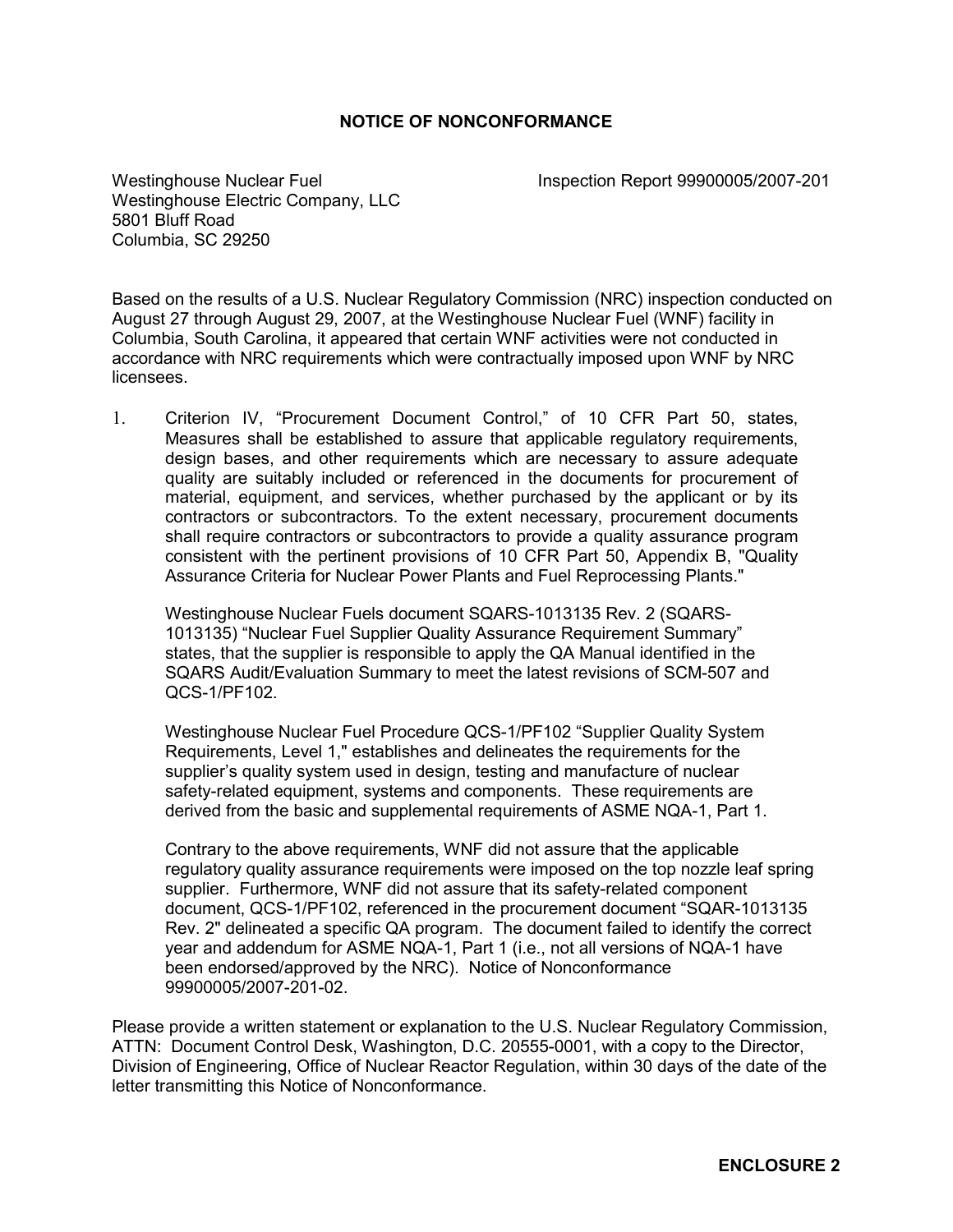This reply should be clearly marked as a "Reply to a Notice of Nonconformance" and should include: (1) a description of steps that have been or will be taken to correct this item; (2) a description of steps that have been or will be taken to prevent recurrence; and (3) the dates your corrective action and preventive measures were or will be completed.

Dated at Rockville, Maryland this 28<sup>th</sup> day of September 2007.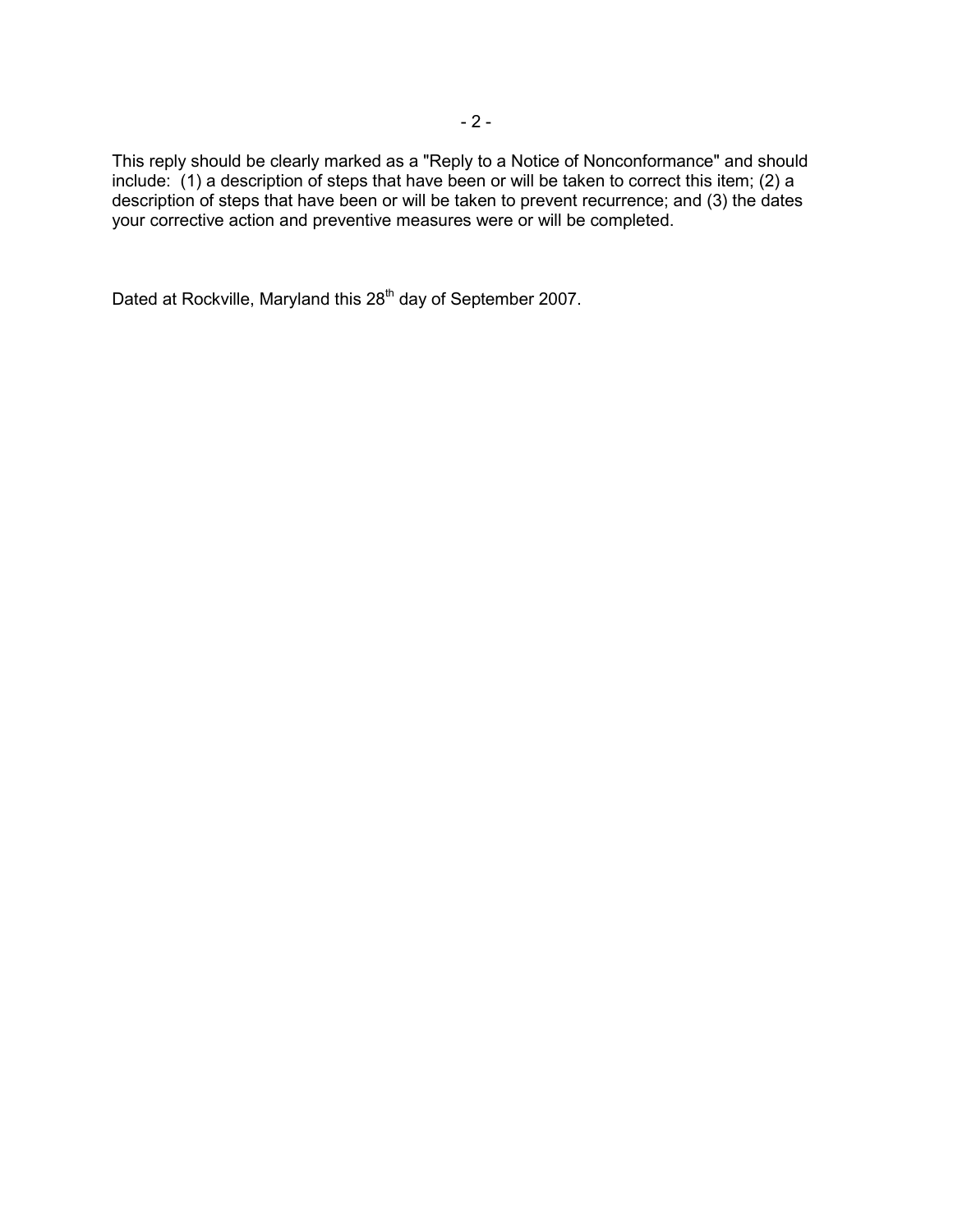#### **U.S. NUCLEAR REGULATORY COMMISSION OFFICE OF NUCLEAR REACTOR REGULATION**

- Report No: 99900005/2007-201
- Organization: Westinghouse Nuclear Fuel Westinghouse Electric Company, LLC 5801 Bluff Road Columbia, South Carolina 29250
- Vendor Contact: Mr. David S. Harris, Product Assurance Manager (803) 647-3769
- Nuclear Industry: Westinghouse Electric Company's Westinghouse Nuclear Fuel (WNF) facility in Columbia, South Carolina processes nuclear fuel and provides fuel bundle assemblies for the nuclear power industry. The focus of this inspection was limited to assessing compliance with select portions of WNF's Appendix B quality program and the provisions of 10 CFR Part 21.
- Inspection Dates: August 27-29, 2007
- Team Leader: Joseph J. Petrosino, Vendor Inspector, DE/NRR
- Inspectors: Jason A. Eargle, Vendor Inspector, DE/NRR Daniel J. Pasquale, Vendor Inspector, DE/NRR
- Approved By:

*(/RA by D. F. Thatcher) 09-26-2007* 

Dale F. Thatcher, Branch Chief Quality and Vendor Branch Division of Engineering Office of Nuclear Reactor Regulation

Date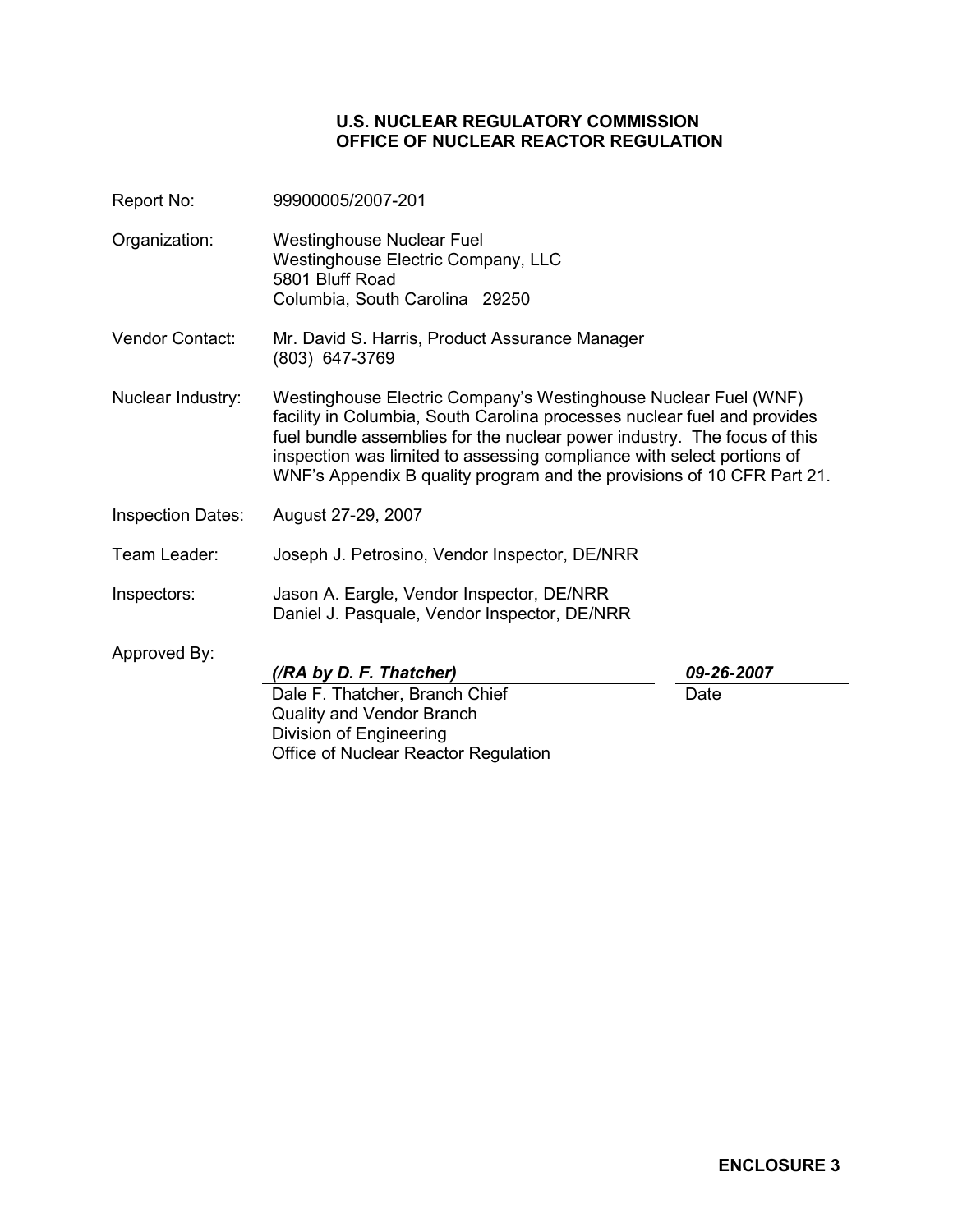# **1.0 INSPECTION SUMMARY**

 The purpose of this inspection was to evaluate selected portions of the quality assurance (QA) and 10 CFR Part 21 controls that Westinghouse Electric Company's (WEC's) Westinghouse Nuclear Fuel (WNF) has established and implemented for its nuclear fuel bundle assembly activities.

 The WNF facility in Columbia, South Carolina processes nuclear fuel and provides fuel bundle assemblies for the nuclear power industry. The inspectors focused on WNF's quality assurance program as it applies to the purchase of safety-related materials and services required to support the fuel bundle assembly fabrication business unit. The inspection also assessed certain WEC/WNF policies and procedures that were associated with the identification, control and disposition of issues potentially reportable in accordance with 10 CFR Part 21.

 The inspection was conducted at the WNF facility in Columbia, South Carolina. The inspection bases were:

- Appendix B, "Quality Assurance Criteria for Nuclear Power Plants and Fuel Reprocessing Plants," to Part 50 of Title 10 of the Code of Federal Regulations (Appendix B), and
- Part 21 of Title 10 of the Code of Federal Regulations (Part 21), "Reporting of Defects and Noncompliance."

# **2.0 STATUS OF PREVIOUS INSPECTION FINDINGS**

The previous inspection, 99900005/98-01, did not identify any findings.

### **3.0 INSPECTION FINDINGS AND OTHER COMMENTS**

3.1 PART 21 PROGRAM

### a. Inspection Scope

The NRC inspectors reviewed WEC/WNF policies, procedures and records related to the identification and evaluation of deviations for overall program adequacy in identifying and evaluating applicable deviations in accordance with WNF's established program for compliance with the requirements of Part 21.

### b. Observations and Findings

The NRC inspectors reviewed the WNF Part 21 program adopted to implement the provisions of Part 21 and reviewed several project specific documents, such as Electronic Problem Notices (EPN) and Corrective and Preventative Actions (CPAs) that were controlled in accordance with the WNF quality program to assure adequate interaction between the Part 21 and QA program.

### b.1. Policy and Procedures Adopted to Implement Part 21

Recent revisions to WNF Columbia Area Administrative Procedure CA-204, "Deviation Disposition Request (DDR)," invoked considerable procedural changes in the way this facility processes and dispositions a deviation. Potential or known nonconforming conditions not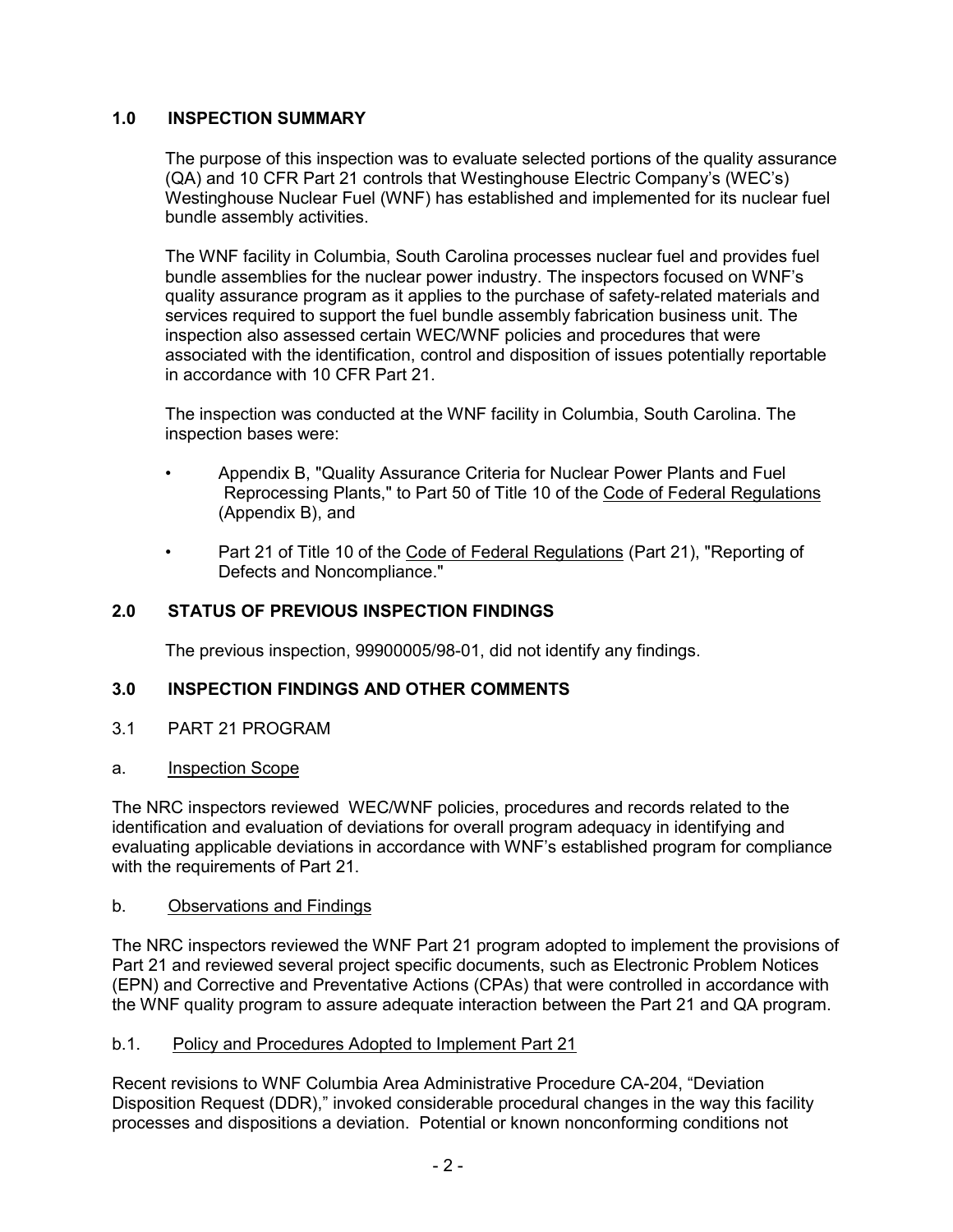meeting the threshold of a DDR may now be processed in accordance with an alternate procedure that evaluates potential problems without the additional administrative burdens associated with a DDR. The emphasis of the NRC's inspection of this area was to assess if these changes created process gaps that may affect WNF's Part 21 reporting program.

The inspectors noted that a deviation, as defined in CA-204 is "A condition where a measurable attribute or characteristic of a component or item departs from a specified requirement (e.g., specified in a product drawing, in a product specification, in a design Bill Of Materials (BOM), in a process Flow Outline (PFO), in a manufacturing and Quality Plan (MAQP) or in a contract as a specific requirement)."

Previous versions of CA-204 required "deviations" to be documented and processed on a DDR form and assigned a corresponding Corrective Action Process (CAP) Issue Report. As a result, each DDR has a companion CAP. CAPs are generated and processed in accordance with WNF Procedure CA-007, "Corrective and Preventative Action," and carry the additional requirement for evaluation as potential issues adverse to quality. A significance level is also assigned, and subsequently reviewed by an Issue Review Board (IRB) during the review of a CAP issue. This is intended to direct resources and alert management to the actual or potential consequences and the extent of condition of the issue. When the IRB determines that these consequences are significant enough to warrant additional analysis, the issue is processed in accordance with Westinghouse Electric Company Procedure WEC-21.0, "Identification and Reporting of Conditions Adverse to Safety." This procedure provides guidance for evaluating and processing "conditions adverse to quality" (or "significant conditions adverse to quality"), as pre-requisites to initiating Part 21 reporting activities. Additionally, many of WNF's customers have contractual requirements with WNF to be made aware of any and all DDRs (and their dispositions) generated against their fuel assemblies.

The inspectors noted that an EPN is defined in CA-204 as: "A system that is used to identify and process potential or known nonconforming conditions and notifications. This system is generally used to identify the need for a DDR". QA-617 is the controlling procedure for EPNs.

When the EPN procedure is utilized to process a deviation, additional process steps, added via revision to CA-204, require potential or known nonconforming conditions to be documented on an EPN, and to be pre-screened for applicability to the CA-204 definition of a "deviation" before being elevated to a DDR. This pre-screen was intended to limit the DDR/CAP evaluations to only those items that definitively meet the "deviation" threshold.

Procedure QA-617, "Processing an EPN (Electronic Problem Notice)," Revision 16, Section 6.2, "Create a CAPS issue for the following situations," provides guidance to the user for determining whether to elevate the subject issue to a higher level of review or to resolve the issue and assign the required tasks to closeout the EPN. Issues approved for further evaluation are documented on either a unique stand-alone CAP or on a DDR with a corresponding CAP.

A review of the items listed in this section indicates that the list fails to include discrepancies related to design, fabrication and purchasing documentation. This omission introduces the potential to inadvertently miss performing evaluations associated with deviations of nuclear safety significant items or components. The process is inconsistent with the regulatory requirements of Appendix B, Criterion V, "Instructions, Procedures, and Drawings," and §21.21 of 10 CFR Part 21. Therefore, the inspectors identified that the process gap could potentially circumvent WNF's program for evaluating such issues within its corrective action program and the associated Part 21 evaluation and reportability of potential defects. This issue is identified as Violation 99900005/2007-201-01.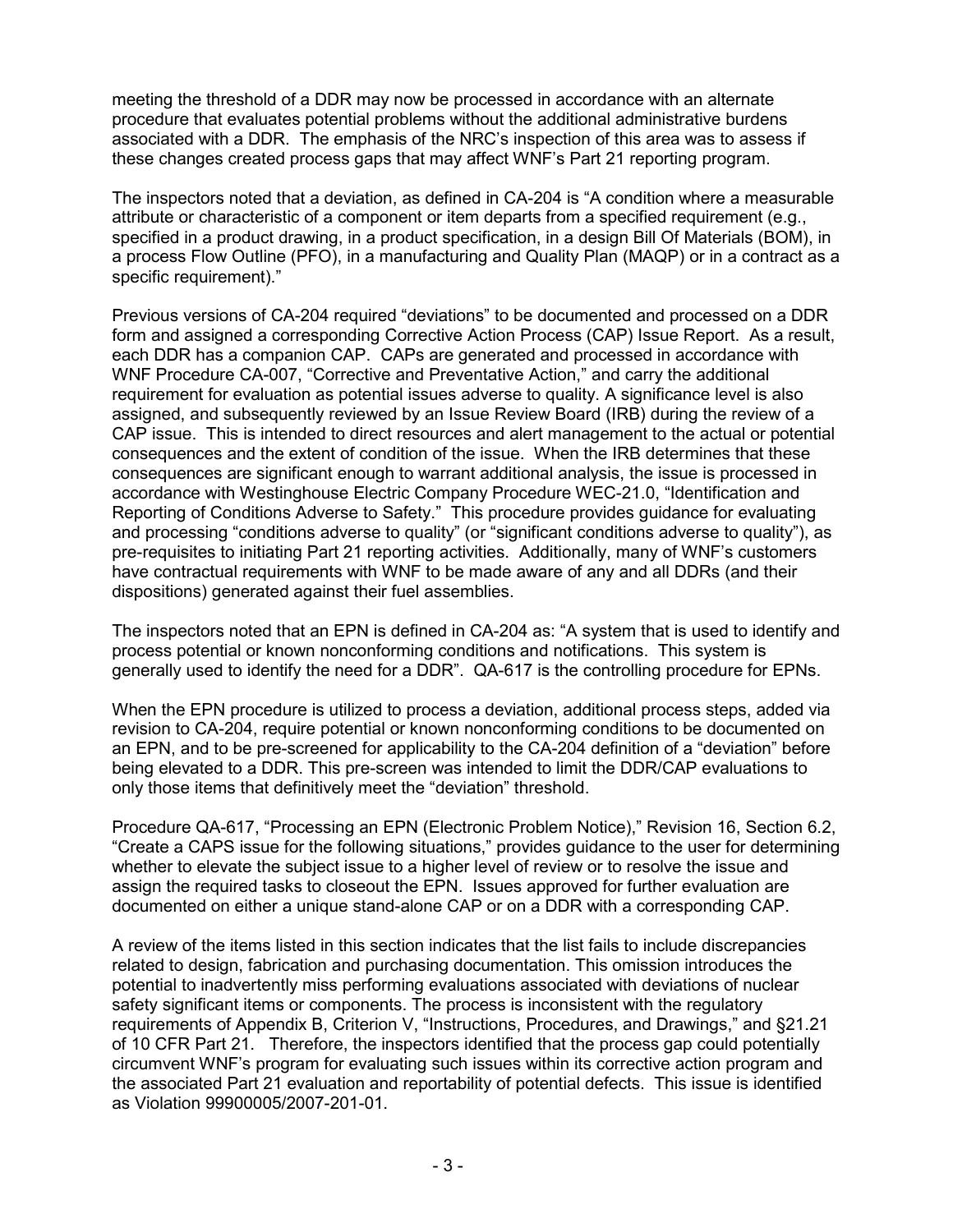## b.2 Select QA Program Procedure Review

The inspectors determined that any review and analysis of the effects of the identified process gap will eventually center on WNF's definition and application of the terms "condition adverse to quality, "significant condition adverse to quality," "deviation," and "defect." As a result, a review of the following key procedures was performed by the inspectors: CA-007, "Corrective and Preventative Action," Revision 22; CA-204, "Deviation Disposition Request," Revision 10; EP-DEF, "Nuclear Fuel Product Management and Engineering Procedure Definitions," Revision 8; NF 13.1, "Control of Nonconforming Product," Revision 3; QA-615, "Control of Nonconforming Product," Revision 14; QA-617, "Processing an EPN (Electronic Problem Notice)," Revision 16; and WEC 21.0, "Identification and Reporting Of Conditions Adverse to Safety," Revision 4.

Consistency in evaluating, dispositioning and processing deviations in an organization that maintains the quantity and diversity of implementing procedures as evidenced at WNF, requires that instructions, procedures, or drawings include the appropriate quantitative or qualitative acceptance criteria for determining that important activities have been satisfactorily accomplished. Without this level of clarity inherent in the body of the text, as was evidenced at WNF, the benefits of written guidance are offset by the frequent and often miscommunicated interpretations being applied by participants in these processes. Processes containing such ambiguities present multiple opportunities to avert or delay evaluating potential defects from the reporting requirements established in *§21.21 of Part 21.* At WNF, it was noted that these ambiguities begin at the lowest level of guidance, and the definitions of frequently used terms. Several of the procedures reviewed maintained some variation of a term captured in another department's procedure. These variations are of particular concern in the area of identification and categorization of potential defects and deviations. Examples of some of the variations evidenced during the inspection are discussed below:

The terms "conditions adverse to quality" and "significant conditions adverse to quality," discussed in Criterion XV, "Nonconforming Materials, Parts, or Components," of Appendix B, are not readily identified within the WNF body of procedures. QA-615 introduces the phrase "significant adverse effect on the safe operation of a reactor plant," but neither defines the phrase, nor provides concise guidance for applying it to nonconforming items and services. It does, however, refer the reader to CA-007 when identifying "suspect conditions which may be adverse to quality." The term "adverse to quality" does appear in CA-007, but it is not defined there. The terms "Condition Adverse to Safety," "Failure to Comply," and "Substantial Safety Hazard" are defined in WEC 21.0, but the procedure also places the responsibility for identifying such conditions on the individual managers, who in turn must refer them to the "appropriate evaluating organization in accordance with local procedures…" Engineering Department Procedure EF-DEF is the central repository for engineering terms. However, the inspectors identified that the procedure makes no mention of "conditions adverse to quality," "significant conditions adverse to quality," "conditions adverse to safety," "failure to comply," or "substantial safety hazard."

Similarly, each implementing procedure contains some form of definition for the term "deviation." The CA-204 definition stated above appears to be the most comprehensive. The other procedures provide similar definitions; however, no two are identical. None of the WNF definitions for "deviation" as stated in the reviewed procedures refer to either 10 CFR Part 50 (Part 50) or Part 21. The term "defect" appears to be used less frequently than "deviation" at WNF. The only obvious definition is found in WEC 21.0, which submits four separate and distinct definitions for the term "deviation." All four refer to a deviation that is identified in a Basic Component. All four definitions reference either Part 50 or Part 21. The inspectors' review of WEC-21.0 did not identify any inconsistencies, and WEC-21.0 addressed the salient portions of 10 CFR Part 21.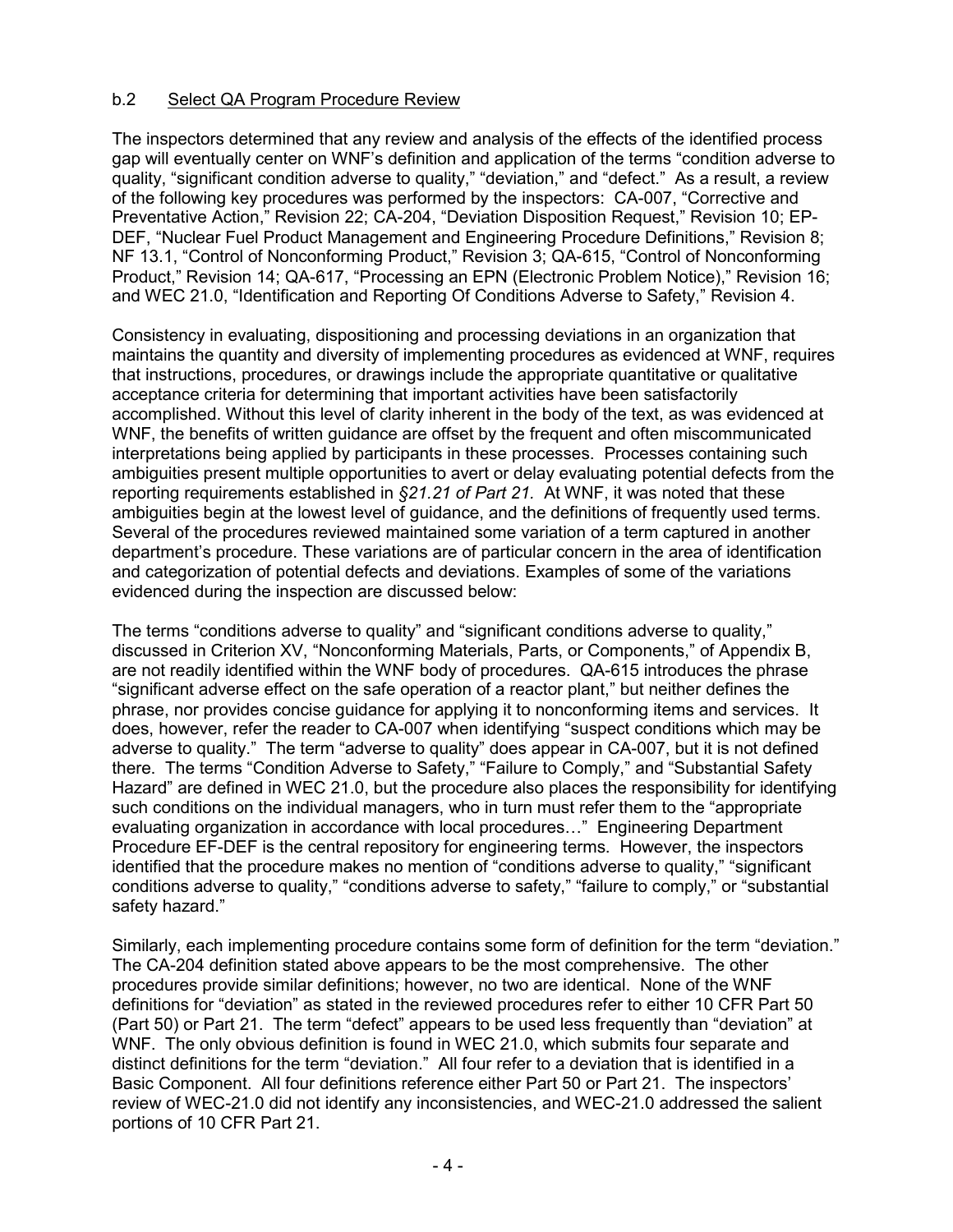# b.3 Interaction with Part 21

EPN-0082421A (leaf springs manufactured by L&S Machine Company (L&S) with surface finishes out of specification was reviewed by the inspectors to assess if this issue was adequately evaluated by WNF for applicability to Part 21. The issue documented an anomaly discovered during receipt inspection between a product being supplied to WNF from one of their Appendix B-approved vendors, L&S, and the fabrication drawing furnished to the supplier as part of the purchase order for the leaf springs.

The inspectors noted that WNF plant management, in compliance with the governing WNF procedures, opted to evaluate this issue as an EPN rather than as a DDR, as would have been the routine prior to the procedure changes. After reviewing the flow of EPN-0082421A to assess if the issue had been adequately reviewed for applicability to Part 21 reporting requirements, it was decided that the EPN had received the appropriate departmental reviews, and had been entered into the WNF CAP program for further evaluation as a potential "deviation" as defined in CA-204. The issue was eventually dispositioned by WNF Engineering (Ref: SFAD-07-86) to be not nuclear safety significant.

## c. Conclusions

The inspectors determined that WNF procedures [Ref: Procedure QA-617, "Processing an EPN (Electronic Problem Notice)," Revision 16] currently approved for use at the Columbia, SC facility, fails to include discrepancies related to design, fabrication and purchasing documentation as situations that would trigger entering the Corrective Action Program (Ref: step 6.2.1). Additionally, the EPN procedure does not contain sufficient instruction to assure that such issues would be captured on a DDR form, which would also engage the CAP program. Given the amount of subjectivity surrounding this key decision, it is possible this procedural process gap could prevent a Part 21 evaluation from being performed on some deviations. Although this condition is contrary to the requirements of Appendix B a nonconformance to Appendix B is not being cited because Violation 99900005/2007-201-01 was identified in this area, and WNF's corrective action should adequately address this issue.

# 3.2 REVIEW OF WNF QA PROGRAM IMPLEMENTATION

### a. Inspection Scope

The NRC inspectors reviewed the implementation of WNF's QA program as it relates to the purchase of safety-related (S/R) materials and services.

### b. Observations and Findings

The NRC inspectors reviewed WNF and WEC policy and procedures adopted to implement the provisions of Part 21 and Appendix B as they relate to Procurement Document Control. This included the review of several Purchase Orders (POs), Purchase Specification documents, and the Supplier Quality Assurance Requirement Summaries (SQARS) that were controlled in accordance with the WNF quality program.

The inspectors reviewed the purchase specification SQAR\_1030 and the SQARS-1013135 for PO-1013135 to L& S Machine for Top and Bottom Nozzles and Top Nozzle Springs. Both the SQAR\_1030 and SQARS-1013134 documents reference the Supplier Quality System Requirements document QCS-1/PF102.